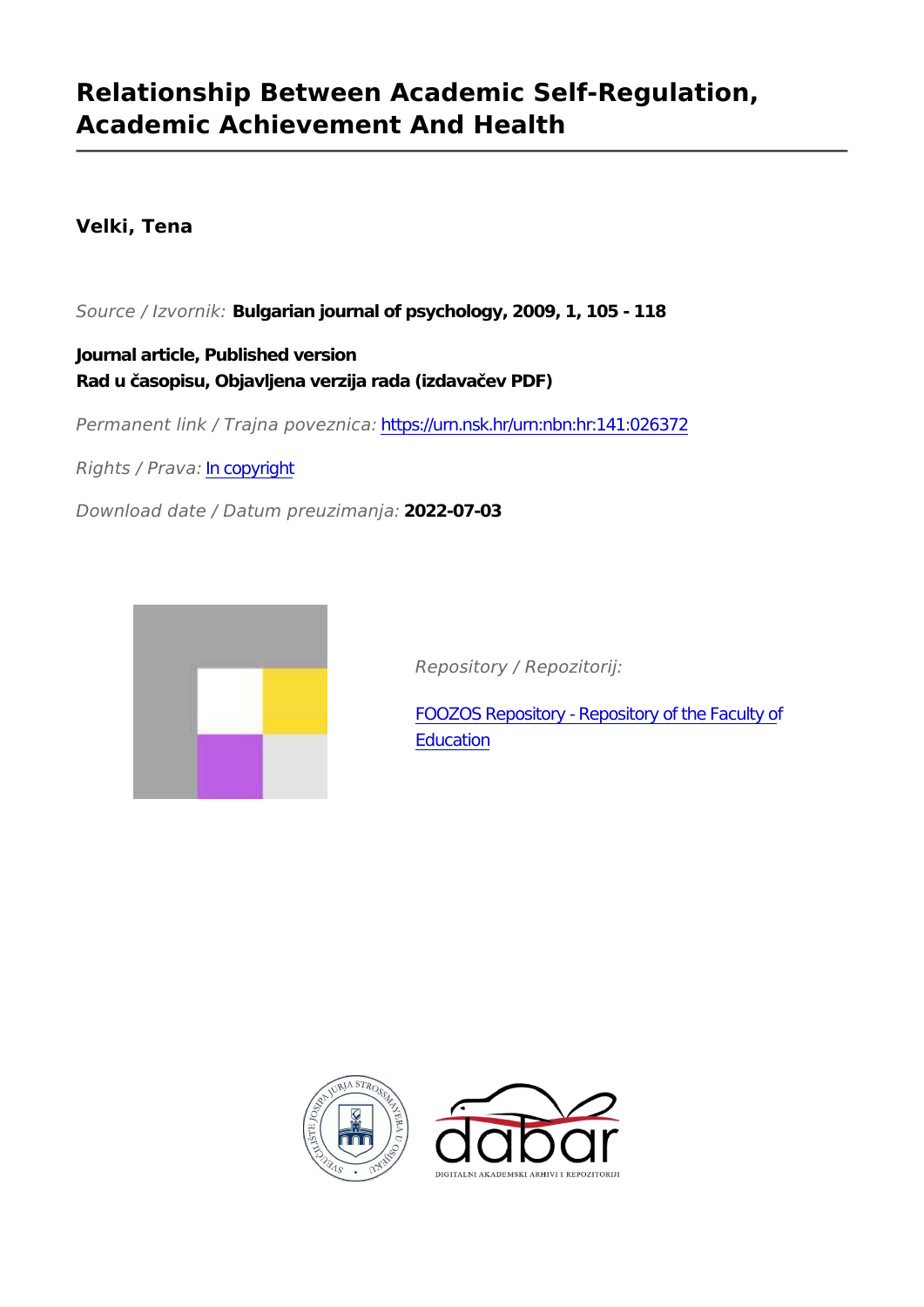## **RELATIONSHIP BETWEEN ACADEMIC SELF-REGULATION, ACADEMIC ACHIEVEMENT AND HEALTH**

*TENA VELKI*

*Postgraduate doctoral study of psychology, Faculty of Humanities and Social Sciences, University of Zagreb, Ivana Lučića 3, 10000 Zagreb, Croatia e-mail: tena.velki@gmail.com*

*Abstract. The aim of this study was three-fold: first, to determine the existence of a self-determination continuum in our socio-cultural conditions on an academic level, second, to determine the relationship between the academic self-regulation and the academic achievement, and third, to determine the relationship between the academic self-regulation and health. The study was performed on a sample of 217 first and second year students (159 female and 58 male) of biology and medicine. The following measurement instruments were used: Self Regulation Questionnaire-Academic (SRQ-A, Ryan and Connell, 1989), subjective evaluation of psychical and physical health and grade in test. The obtained results point to the following: In our socio-cultural conditions, on an academic level, there can be registered an existence of a self-determination continuum that the Deci-Ryan's theory anticipates. There is a positive correlation between autonomous motivation and the grades in test. Intrinsic motivation and the college that the students attend are significant predictors for academic achievement. There is a positive correlation between autonomous motivation and health. The students with autonomous motivation had a better subjective evaluation of psychical and physical health than the students with controlled motivation. These results are discussed with reference to Deci and Ryan's (1985, 1991) self-determination theory.*

*Keywords: Self-regulation, academic achievement, self-determination continuum, health*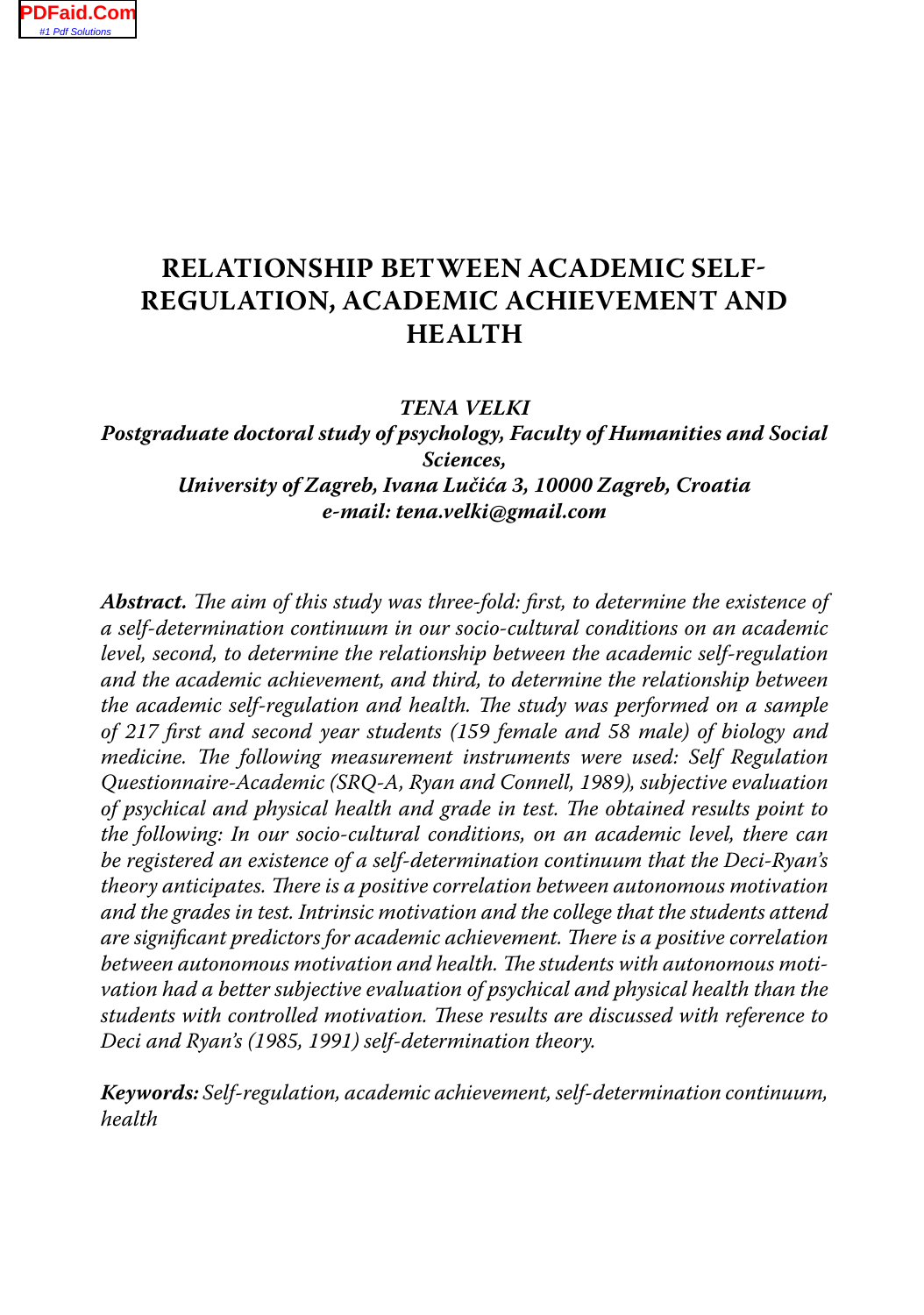## **INTRODUCTION**

Self-determination theory (SDT) is a general theory of human motivation and is concerned with the choices people make with their own free will and full sense of choice, without any external influence and interference. SDT focuses on the degree to which an individual's behavior is self-endorsed and self-determined (Deci & Ryan, 2000). Deci & Ryan (1987) define extrinsic motivation as the performance of an activity in order to attain some separable outcome and, thus, contrasts with intrinsic motivation, which refers to doing an activity for the inherent satisfaction of the activity itself. Unlike some perspectives that view extrinsically motivated behavior as invariantly nonautonomous, SDT proposes that extrinsic motivation can vary greatly in its relative autonomy (Ryan & Connell, 1989; Vallerand, 1997). At the far left of the self-determination continuum (Figure 1) is amotivation, the state of lacking the intention to act. To the right of amotivation are five classifications of motivated behavior. At the far right of the continuum is the classic state of intrinsic motivation. It is highly autonomous and represents the prototypic instance of self-determination. Extrinsically motivated behaviors, by contrast, cover the continuum between amotivation and intrinsic motivation, varying in the extent to which their regulation is autonomous. First to the right of amotivation is external regulation, the extrinsically motivated behaviors that are least autonomous*.* A second type of extrinsic motivation is labeled introjected regulation*.* Introjection involves taking in a regulation but not fully accepting it as one's own.



**FIGURE 1. THE SELF-DETERMINAT IN CONTINUUM (Deci & Ryan, 1985)**

In some studies, external regulation (being interpersonally controlled) and introjected regulation (being intrapersonally controlled) have been combined to form a controlled motivation composite. A more autonomous, or self-determined, form of extrinsic motivation is regulation through identification*.* Identification reflects a conscious valuing of a behavioral goal or regulation, such that the action is accepted or owned as personally important. Finally, the most autonomous form of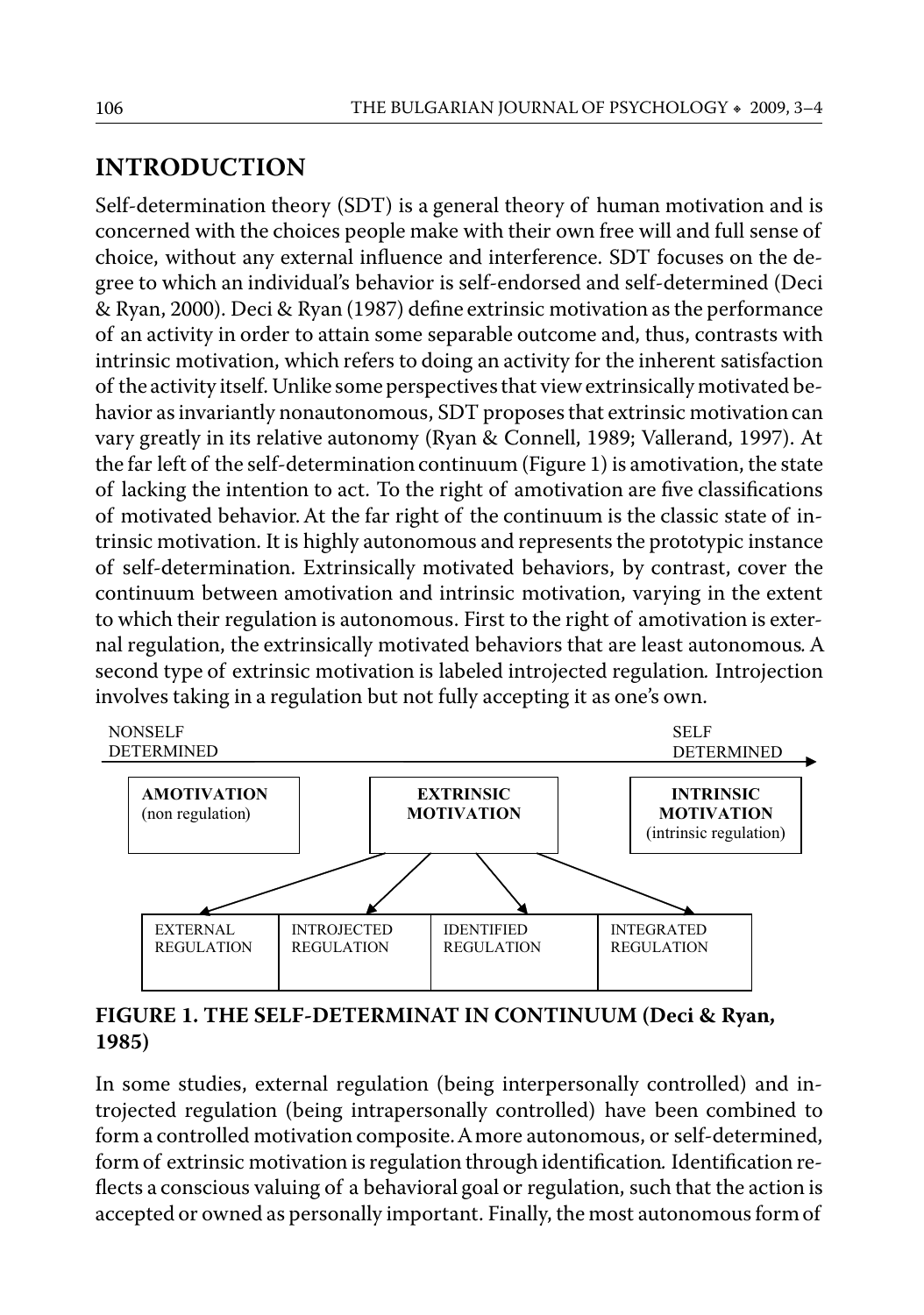extrinsic motivation is integrated regulation. Integration occurs when identified regulations are fully assimilated to the self. In some studies, identified, integrated, and intrinsic forms of regulation have been combined to form an autonomous motivation composite. As people internalize regulations and assimilate them to the self, they experience greater autonomy in action.

Ryan & Connell (1989) have tested assumptions of the motivation continuum and they have determined four types of extrinsic motivation. Students with external regulation had been less interested in homework and more prone to blame others for negative outcomes. Students with introjected regulation put in more effort, but they were anxious and had problems coping with failure, while students with identified regulation enjoyed school more and had more positive coping style with different outcomes. Intrinsic motivation was connected with interest, pleasure, competence and positive coping. Other research has shown that autonomous academic motivation is positively associated with academic achievement (Connell & Wellborn, 1990; Fortier, et al., 1995; Grolnick, Ryan, & Deci, 1991; Guay & Vallerand, 1997; Miserandino, 1996; Ratelle, et al., 2007), task persistence, effort, and enjoyment (Ryan & Deci, 2000; Vansteenkiste et al. 2004; Waterman 2005) lower dropout rates (Ryan & Deci, 2000), high quality of learning (Grolnick & Ryan, 1987; Ryan & Deci, 2000) and better psychological well-being (Sheldon & Kasser, 1995; Levesque et al., 2004). Studies have shown that external rewards, such as grades, tend to undermine intrinsic motivation in the academic setting (Deci, 1971; Deci et al., 1999).

The researches have consistently shown that autonomous motivation is a strong predictor of success in college studies and of psychological health (Black & Deci, 2000; Deci et al., 2006). It was also shown that relevant educational outcomes are related to intrinsic motivation and a well internalized extrinsic motivation (Yi-Guang Lin & McKeachie, 1999). Sviben (2006) found that autonomous motivation is a significant contribution to academic achievement and Goldin's research (2007) shows that intrinsic regulation is a significant predictor of school success among girls, while among boys the significant predictors of success in school are the external, identified and intrinsic regulation.

Autonomous motivation is also reliably related to psychological health. Maltby & Day (2001) have shown positive association intrinsic motivation for exercise with psychological health. Ratelle et al. (2004) have shown that people with higher level of self-determination have reported better mental health.

Standage & Treasure (2000) tested the motivation continuum. They confirmed previous studies and got a simple correlation matrix between subscales on SIMS (Situational Motivation Scale), i.e. the SIMS subscales were distributed along the self-determination continuum.

As it was mentioned in the previous text, many researches have dealt with motivation, psychological health and academic achievement and the majority of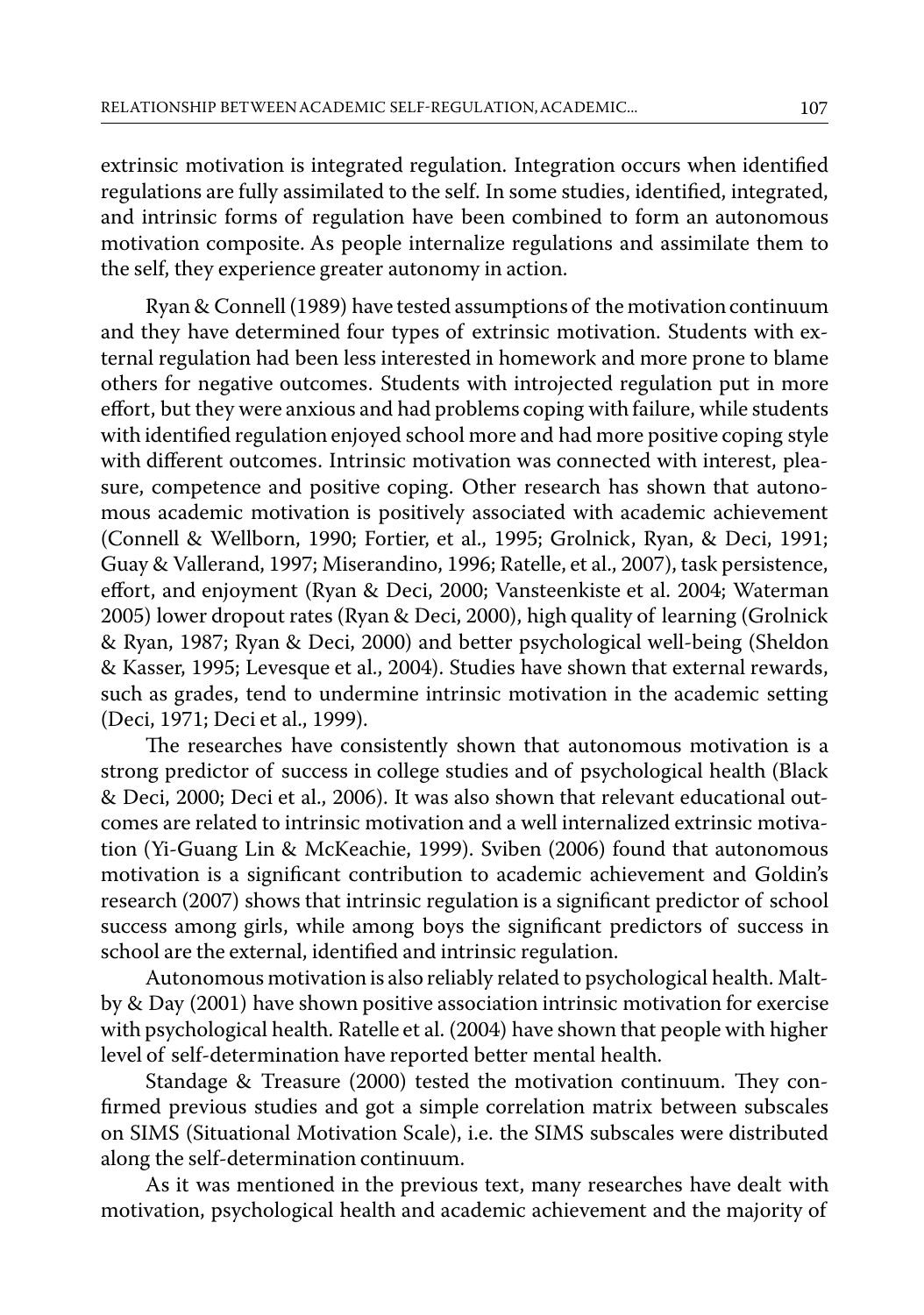them have been done in the USA. With the exception of a few graduation theses (Ćuk, 1990; Košanski, 2004; Goldin, 2006; Sviben, 2006) that have dealt with a similar problem area, there has been no research done in our country that would examine the self-determination theory, i.e. the correlation between the degree of autonomy, academic achievement and psychological health. In order to verify the results of previous researches on our population, we decided to do our research on correlation between academic self-regulation, academic achievement and psychological health. The aim of this study was three-fold: to determine the existence of a self-determination continuum in our socio-cultural conditions on an academic level, to determine the relationship between the academic self-regulation and academic achievement, to determine the relationship between the academic selfregulation and health.

#### **METHODOLOGY**

#### **PARTICIPANTS AND PROCEDURE**

The participants were first and second year students of biology and medicine. Two hundred and seventeen students (58 male and 159 female) volunteered to participate in the study. Their ages ranged between 18 and 23 years. Questionnaires were administered to the students during a class period. At least one researcher was present during data collection. The students had approximately 45 min to complete the surveys. Anonymity was guaranteed. The survey was conducted a few days before the end of the lectures in a course. After they have taken the exam their grades were collected and used as a measure of academic achievement.

#### **INSTRUMENTS**

For the present study we made a special form which was used to collect data such as: gender, faculty and year of study. Students also needed to fulfill the SRQ-A (Self Regulation Questionnaire-Academic; Ryan & Connell, 1989) and give their subjective evaluation of psychological and physical health. At the end we collected the grades in test.

The SRQ-A consists of 32 multiple-choice questions (7 alternatives, Lickert type). The variables of sum are formed accordingly: the external, the introjected, the identified and the intrinsic motivation regulation. A Relative Autonomy Index (RAI) has been formed using weighted variables of sum in the formula. RAI describes the level of autonomous behavior: the higher positive RAI, the more autonomous, the higher negative RAI, the more non-autonomous. The validity of the variables of sum was studied by comparing the correlations. The result was logical: the more external variables correlated higher with each other and the more intrinsic variables correspondingly with each other. The introjected and the iden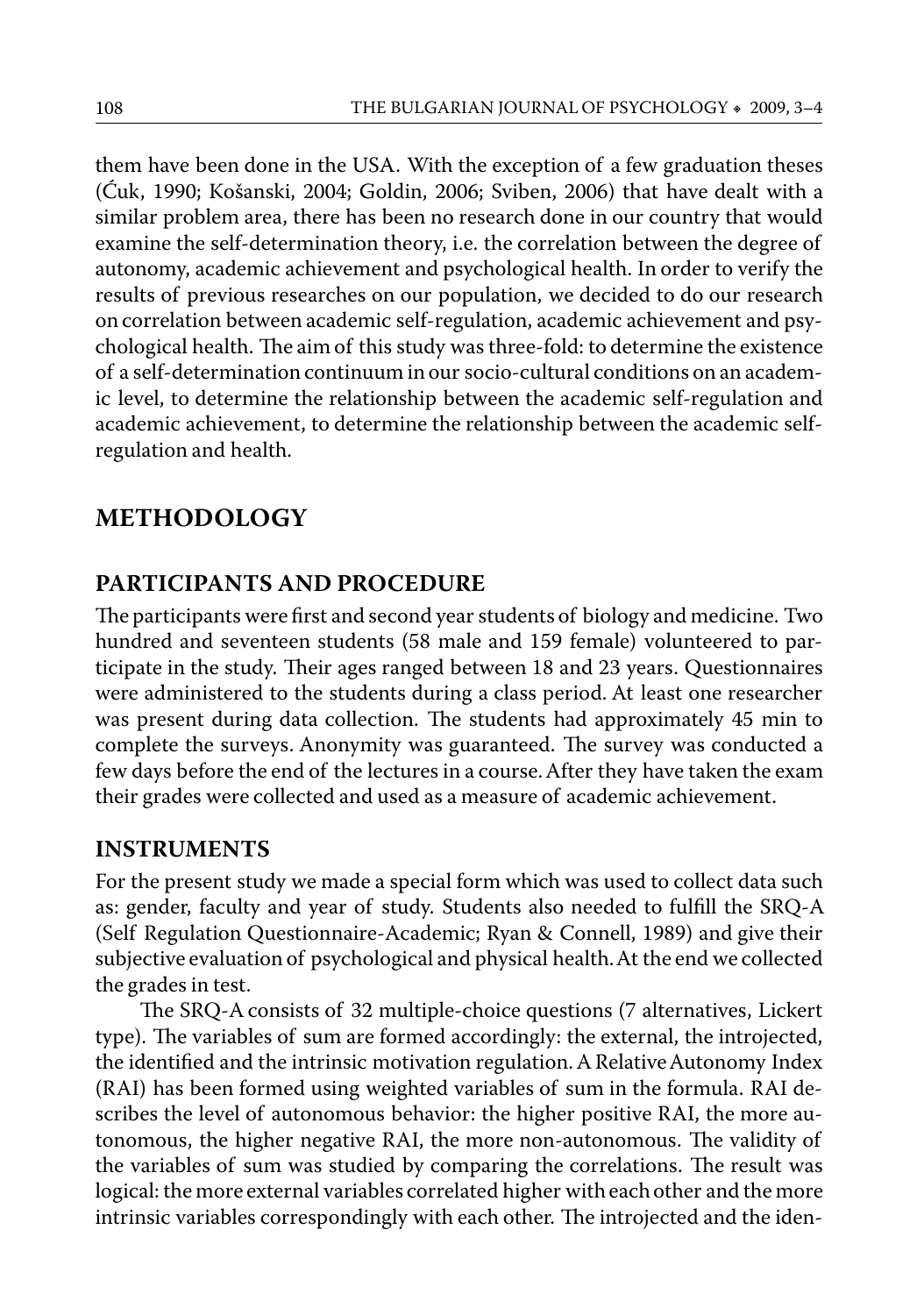tified settled in between the external and the intrinsic variables, as was expected. The reliabilities of the variables of sum were good showing sufficient internal consistency (Cronbach's alphas .78– .84).

## **RESULTS**

## **DESCRIPTIVE STATISTICS**

#### **TABLE 1. MEANS AND STANDARD DEVIATIONS FOR DIFFERENT TYPES OF MOTIVATION, ACADEMIC ACHIEVEMENT AND HEALTH REGARDING GENDER**

| Gender                 | Female $(N=159)$ |           | Male $(N=58)$ |           |           |
|------------------------|------------------|-----------|---------------|-----------|-----------|
|                        | M                | <b>SD</b> | М             | <b>SD</b> | t-test    |
| external regulation    | 3,90             | 1,22      | 3,78          | 1,33      | $-0.61$   |
| introjected regulation | 4,05             | 1,09      | 3,73          | 1,10      | $-1,86$   |
| identified regulation  | 5,65             | 0,98      | 5,45          | 1,65      | $-1,07$   |
| Intrinsic motivation   | 4,39             | 1,21      | 4,01          | 1,28      | $-2,00^*$ |
| controlled motivation  | 3,98             | 1,09      | 3,78          | 1,13      | $-1,18$   |
| autonomous motivation  | 5,02             | 0.99      | 4,73          | 1,29      | $-1,76$   |
| academic achievement   | 3,18             | 1,47      | 2,51          | 1,46      | $-2,71**$ |
| psychological health   | 86,08            | 14,63     | 85,42         | 21,30     | $-.22$    |
| physical health        | 83,96            | 16,87     | 83,57         | 21,93     | $-.11$    |

Significant at the 0.05 level (two-tailed)

\*\*Significant at the 0.01 level (two-tailed)

## **EXPLORATORY FACTOR ANALYSIS**

Exploratory factor analysis (method principal components, varimax rotation) have show extraction of 8 factors which have eigen values more than 1 and explained 68,80 % of overall variance. Given factor structure show 2 dominant factors (explained 40% of variance) and other factors have small eigen values and very small proportion of explained variance. First factor explained 28,009 % of overall variance and second factor explained 12,605 % of overall variance.

## **CONFIRMATORY FACTOR ANALYSIS**

The structure we tested was supposed to rely on four factors, namely the following: external regulation, introjected regulation, identified regulation and intrinsic motivation. We interpreted the saturation more than 0,3 and we managed to interprete the four mentioned factors. The first two of these factors have most saturation for external and introjected regulation and combining them we inter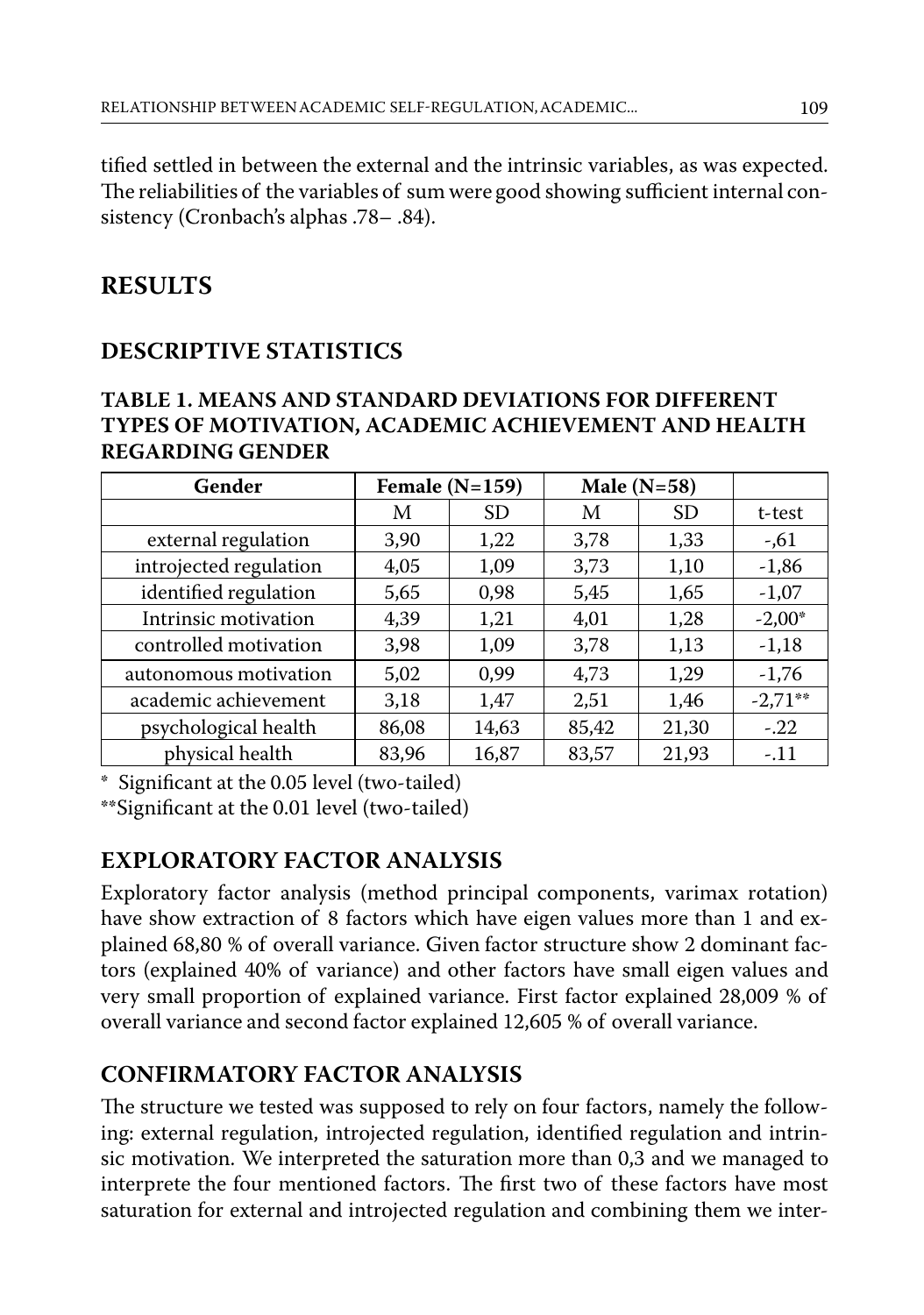preted controlled motivation. The last two of these factors have most saturation for identified regulation and intrinsic motivation and combining them we interpreted autonomous motivation. Although all items were not distributed as SRQ-A presumed, most items were confirmatory with SRQ-A assumptions.

#### **SIMPLEX PATTERN**

Correlations among the different types of motivation are shown in Table 2. The correlations between the variables appear to be in conformity with a simplex ordered matrix, although we found some small deviations from this presumed pattern. For example, external regulation displayed a more important relationship with intrinsic motivation (.28) than with identified regulation (.24), although it was a very small difference and not significant.

**TABLE 2***.* **SIMPLE CORRELATION MATRIX FOR DIFFERENT TYPES OF MOTIVATION**

|                           | External<br>regula-<br>tion | $In-$<br>trojected<br>regula-<br>tion | Identi-<br>fied regu-<br>lation | Intrinsic<br>motiva-<br>tion | $Con-$<br>trolled<br>motiva-<br>tion | <b>Autono-</b><br>mous<br>motiva-<br>tion |
|---------------------------|-----------------------------|---------------------------------------|---------------------------------|------------------------------|--------------------------------------|-------------------------------------------|
| External<br>regulation    | 1                           | $.76***$                              | $.24**$                         | $.28**$                      | $.95***$                             | $.26***$                                  |
| Introjected<br>regulation |                             | 1                                     | $.33***$                        | $.45***$                     | $.94***$                             | $.43**$                                   |
| Identified<br>regulation  |                             |                                       | 1                               | $.60**$                      | $.35***$                             | $.89***$                                  |
| Intrinsic mo-<br>tivation |                             |                                       |                                 | 1                            | $.31***$                             | $.93**$                                   |
| Controlled<br>motivation  |                             |                                       |                                 |                              | 1                                    | $.35***$                                  |
| Autonomous<br>motivation  |                             |                                       |                                 |                              |                                      | 1                                         |

\*\* Correlation is significant at the 0.01 level (two-tailed)

## **CORRELATION ANALYSIS**

As we expected we confirmed correlation between academic achievement and different types of motivation (table 3). A statistically significant correlation was between autonomous motivation and academic achievement, and there was no significant correlation between academic achievement and controlled motivation. Highest correlation was between academic achievement and intrinsic motivation and then between identified regulation and academic achievement, although both correlations were rather small.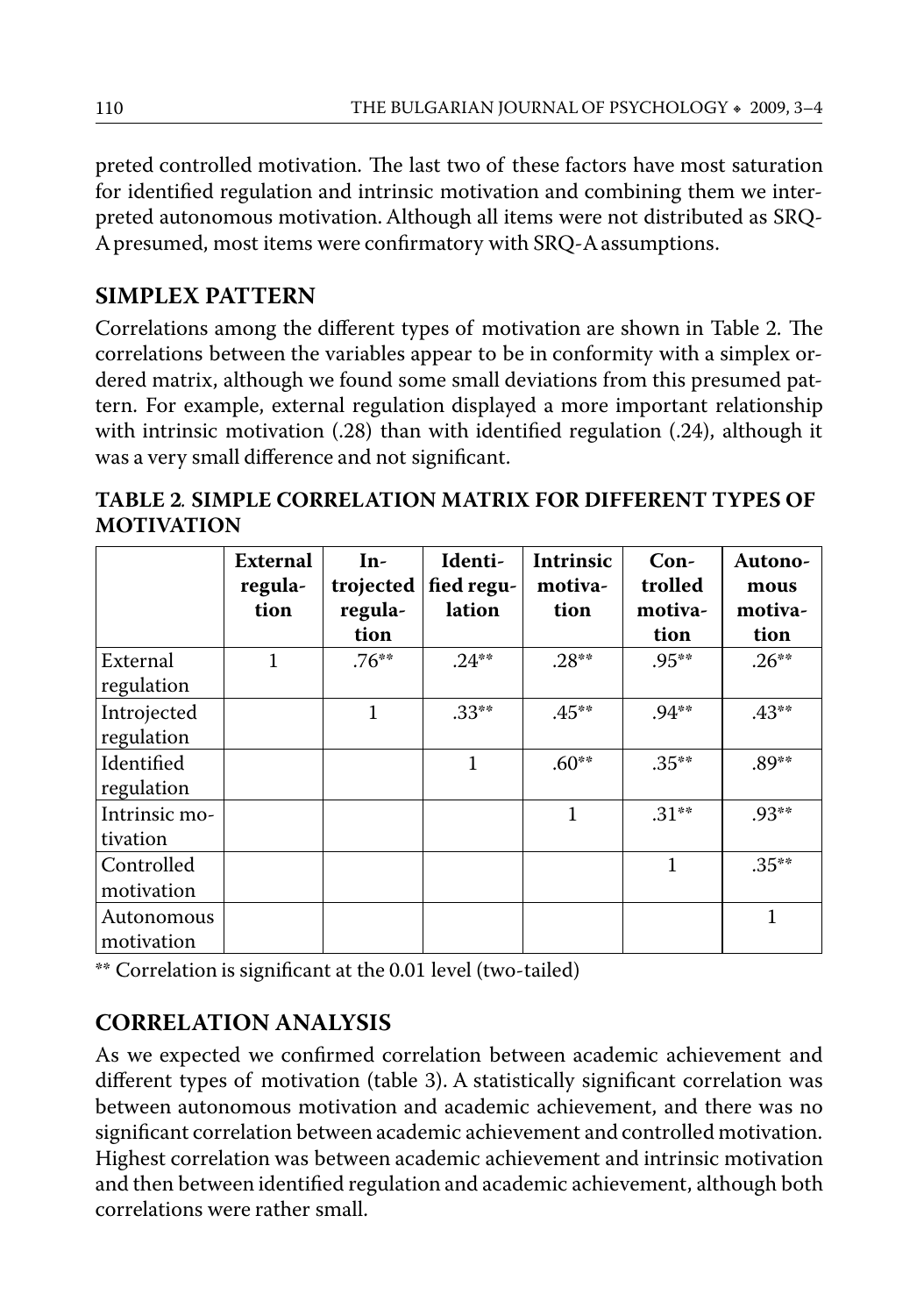#### **TABLE 3. CORRELATION MATRIX FOR DIFFRENT TYPES OF MOTIVATION AND ACADEMIC ACHIEVEMENT**

|                        | Academic achievement |  |  |
|------------------------|----------------------|--|--|
| External regulation    | .12                  |  |  |
| Introjected regulation | .14                  |  |  |
| Identified regulation  | $.33**$              |  |  |
| Intrinsic motivation   | $.34***$             |  |  |
| Controlled motivation  | .14                  |  |  |
| Autonomous motivation  | $27**$               |  |  |

\*\* Correlation is significant at the 0.01 level (two-tailed)

As we expected we confirmed the correlation between health and different types of motivation (table 4). Correlation analysis showed positive significant correlation between psychological health and autonomous motivation, intrinsic motivation and identified regulation, although correlation coefficients were relatively small. There was no significant correlation between psychological health and controlled motivation, introjected and external regulation. Also, there was statistically significant positive correlation between physical health and autonomous motivation, intrinsic motivation and identified regulation, although correlation coefficients were also small. There was no significant correlation between physical health and controlled motivation, introjected and external regulation.

#### **TABLE 4***.* **CORRELATION MATRIX FOR DIFFERENT TYPES OF MOTIVATION AND HEALTH**

|                        | <b>Physical health</b> | Psychological<br>health |
|------------------------|------------------------|-------------------------|
| External regulation    | $-.08$                 | .09                     |
| Introjected regulation | $-.01$                 | .08                     |
| Identified regulation  | $.18*$                 | $.18*$                  |
| Intrinsic motivation   | $.24***$               | $.20**$                 |
| Controlled motivation  | $-.05$                 | .09                     |
| Autonomous motivation  | $23**$                 | $21**$                  |

\* Correlation is significant at the 0.05 level (two-tailed)

\*\* Correlation is significant at the 0.01 level (two-tailed)

As we expected to have students with autonomous motivation and controlled motivation we calculated RAI. There were 131 students with autonomous motivation and 46 students with controlled motivation. Also the span of results for students with autonomous motivation was bigger (from 0 to 16,37) than the span of results for students with controlled motivation (from – 6,05 to 0).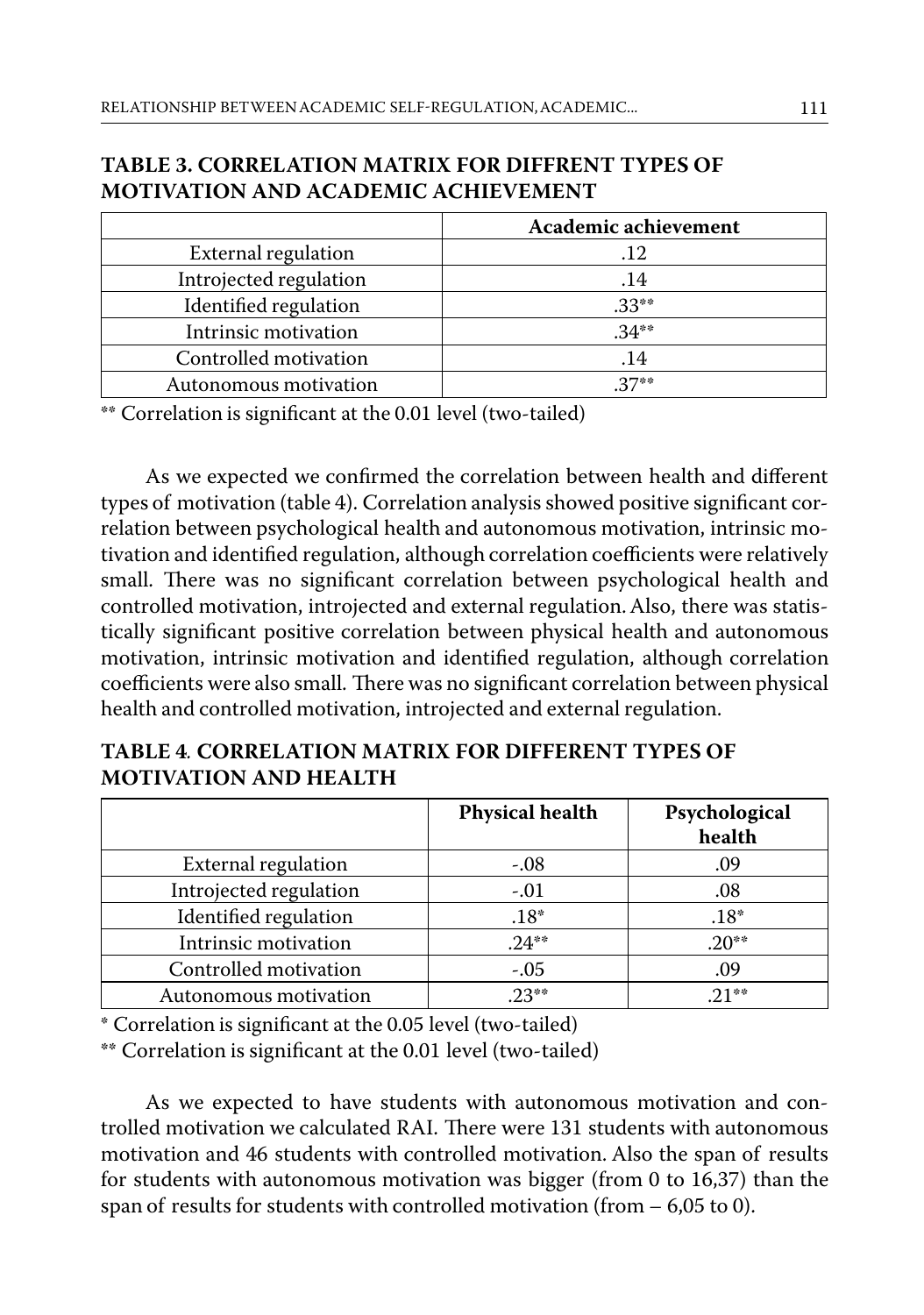#### **DISCUSSION**

The present study had three goals: a) to determine the existence of a self-determination continuum in our socio-cultural conditions on an academic level, b) to determine the relationship between the academic self-regulation and the academic achievement, c) to determine the relationship between the academic selfregulation and health.

Ryan & Connell (1989) tested the self-determination continuum assumptions. The results showed existence of four types of motivation regulation. The correlations between the different types of motivation have shown that the four types of motivation regulation lie along the continuum, i.e. the interrelationships among the four subscales of the SRQ-A, as expected, formed a simplex pattern in which those subscales adjacent along the continuum correlated more positively than those more distal along the continuum. Aligned with previous research (Ryan & Connell, 1989; Guay et al., 2000; Standage et al., 2000; Treasure et al., 1999; Vansteenkiste et al., 2005), the results of the present study provide further empirical support for the simplex-like pattern of relationships among the SRQ-A subscales. This pattern of significant correlations suggests that the SRQ-A does capture multidimensional motivation in line with the theoretical tenets proposed by Deci & Ryan (1985, 1991). Moreover in our research we have affirmed with the use of confirmatory FA the existence of four factors that we can interpret as: external regulation, introjected regulation, identified regulation and intrinsic motivation. With that we managed to give an answer to the first problem that SDT deals with, i.e. we established the fact that also in our socio-cultural conditions and on an academic level we can register the existence of the self-determination continuum predicted by the Deci-Ryan (2000) theory.

Previous research within the SDT tradition has shown convincingly that an autonomous, relative to a controlled, regulation of study activities is associated with various positive learning outcomes and has thereby provided evidence for the claim that the quality of students' motivation matters (Reeve et al., 2004). When internally regulated students are more task oriented, more excited about the course, use more deep level learning strategies, persist more, and perform better (Connell & Wellborn, 1990; Fortier et al., 1995; Grolnick et al., 1991; Guay & Vallerand, 1997). When externally regulated on the other hand, students adopt more approach and avoidance ego goals, study less regularly, show less excitement, persist less, use more surface level strategies and perform worse (Miserandino, 1996; Ratelle et al., 2007). In line with the SDT (Deci & Ryan, 1985, 2000), we found that students whose behavior is autonomously motivated had better academic achievement than students with controlled motivation. We found significant positive correlation only between academic achievement and autonomous types of motivation, and there is no statistically significant correlation between academic achievement and controlled types of motivation. These results are consistent with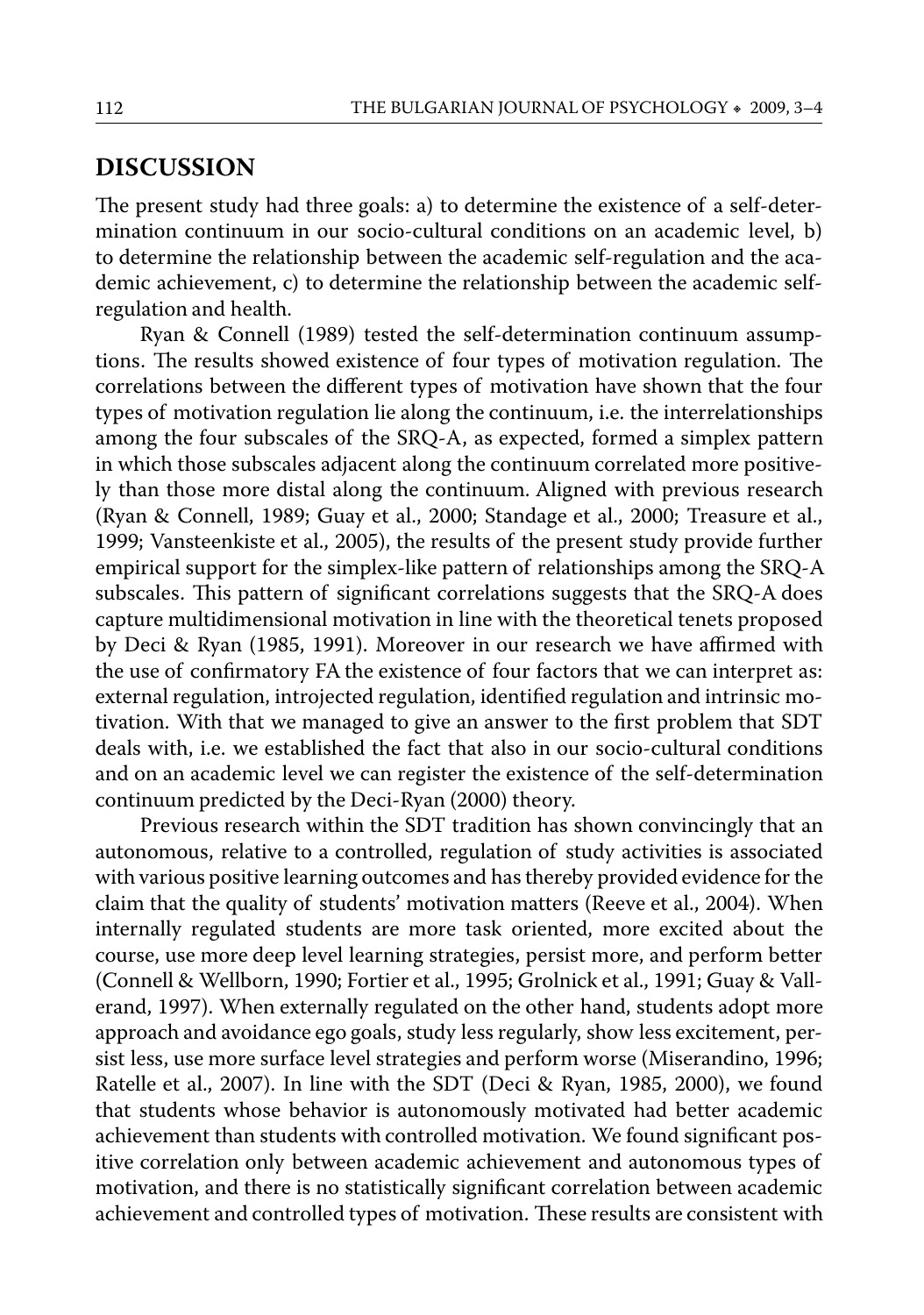the starting assumption and former studies (Sviben, 2006). This may imply that grades are not an important recognition standard or that they are not viewed as a true indicator of ability, perhaps because grades are not consistently applied. That is, students may receive differing messages from parents and peers with regard to the meaning or importance of grades, and professors are notoriously variable in their grading standards. Additionally, students may choose to withdraw from the university in order to avoid creating a poor academic record for themselves. In the present research we used RAI, because it is a more precise measure of motivation than the subscale of different types of motivation. The results have shown that the majority of students have the autonomous motivation, while the students with a controlled motivation, besides being less in number, have also a smaller span of results which could have affected the failure to get a correlation between controlled motivation and academic achievement. Our results indicate that the motivation in college is rather self-determined and that the autonomous style of motivation regulation is the prevalent one, which is in accord with previous research (Sviben, 2006). The findings also support the SDT claim that intrinsic motivations and integrated extrinsic motivations are related to achievement (Ryan & Deci, 2000). Black and Deci (2000) reported that the autonomous motivation for taking a particular course was not predictive of students' grades in that course. The current study may have produce significant findings because participants were asked to respond based on "subject that they are listening these weeks" and we took grade form that subject as measure of academic achievement. Our results were opposite to Black & Deci (2000) ones. Maybe this is because reasons for taking a course and reasons for participating in the class are not necessarily the same. Taking the course is a decision made prior to or early in the semester, when registering for the course. The decision to participate is an ongoing one throughout the course of the semester. This is consistent with the reported results of others who have examined the relationship between self-determination and academic achievement (Wehmeyer & Palmer, 2003; Wehmeyer & Schwartz, 1997). In present research correlation was highest between the intrinsic motivation and academic achievement which confirms the theoretical assumptions. This is in concordance with the previous results (Reeve, 2002; Wiest et al., 1998).

Aligned with previous research (Maltby & Day, 2001; Ratelle et al., 2004; Sheldon & Kasser, 1995; Levesque et al., 2004) the results of the present study provide further empirical support for positive correlation between autonomous types of motivation and physical and psychological health. As we expected, the highest correlation was between intrinsic motivation and health (both physical and psychological), although rather small. There could be a few reasons for that. First, the participants were college students, whose responses may not be generalizable to other age or cultural subgroups. A second concern is that our variables were based on self-report. It will be important in future studies to tie indices of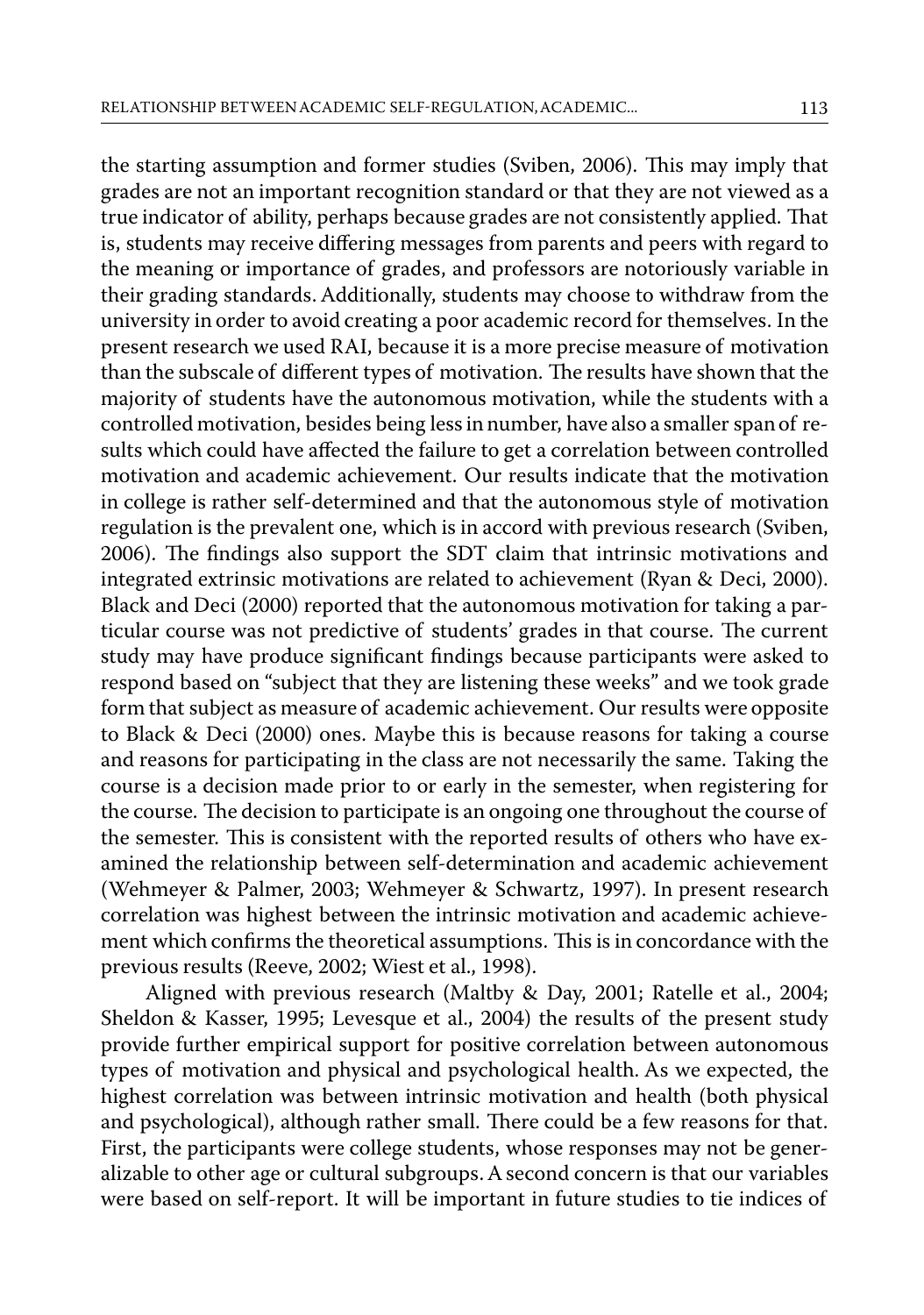both motivation and health to observable variables such as behavioral manifestations or objective tests of health. The advantage of the autonomous motivation over the controlled was found by Black & Deci (2000) and Levesque et al. (2004) who have discovered that the autonomous motivation influences the enhancement of psychological health. In concordance with earlier findings (Vallerand et al., 1995; Vallerand & O'Connor, 1989), the present study has shown that individuals motivated in a self-determined way were those reporting a more positive psychological and physical health. The results make theoretical contributions to SDT (Deci & Ryan 2000). Recent studies on SDT have begun to highlight the critical role that internalization and integration play in psychological and physical well-being (Burton et al., 2006; Deci & Ryan 2000; Williams et al. 1996). Higher levels of relatedness and value are associated with integration of extrinsic behaviors, making the behaviors more intrinsic to the individual. Further study should include these findings in planning their research.

Among the limitations of this study few are especially noteworthy. The first limitation concerns the sample used in the study. Participants included in the study were 18 to 23 years of age. Further research should determine if the present results generalize to individuals from other study groups and from different age groups. Second, most of the participants were female. This is related to the educational programme we focused on: biology and medicine. However, as other findings collected with both genders show similar patterns (Simons et al., 2003), we are confident that the role of the future will not be fundamentally different for men. Although it is important to mention that some studies showed more intrinsic motivation for girls than boys, and for other types of motivation there were no differences (Baker, 2004; Sviben, 2006). Third, we only included one course in the present analysis. Specifically, some courses (e.g. anatomy or biochemistry) were perceived as highly relevant to one's future job and as internally regulated by almost everyone, whereas the opposite was true for e.g. 'Philosophy'. Had we done the analyses with these courses, the relations would be much different. On the other hand, analyses with all courses involved would have led to inconclusive results because participants were not equally distributed across the four types of instrumentality. Therefore, analyses including all courses would be confounding possible individual differences. Hence, we believe that we conducted the most informative and honest test of the theoretical statements by selecting only one course. The fourth limit concerns our use of self-report measures, which entails a possible self presentation bias in participants' answering. Future research should replicate our findings using other types of measures (e.g. implicit measures). Lastly, it is important to remember that the present study only assessed a limited number of health indicators (i.e. subjective evaluation of psychological and physical health). Future research should test the generality of the present results using other mental and physical health indicators.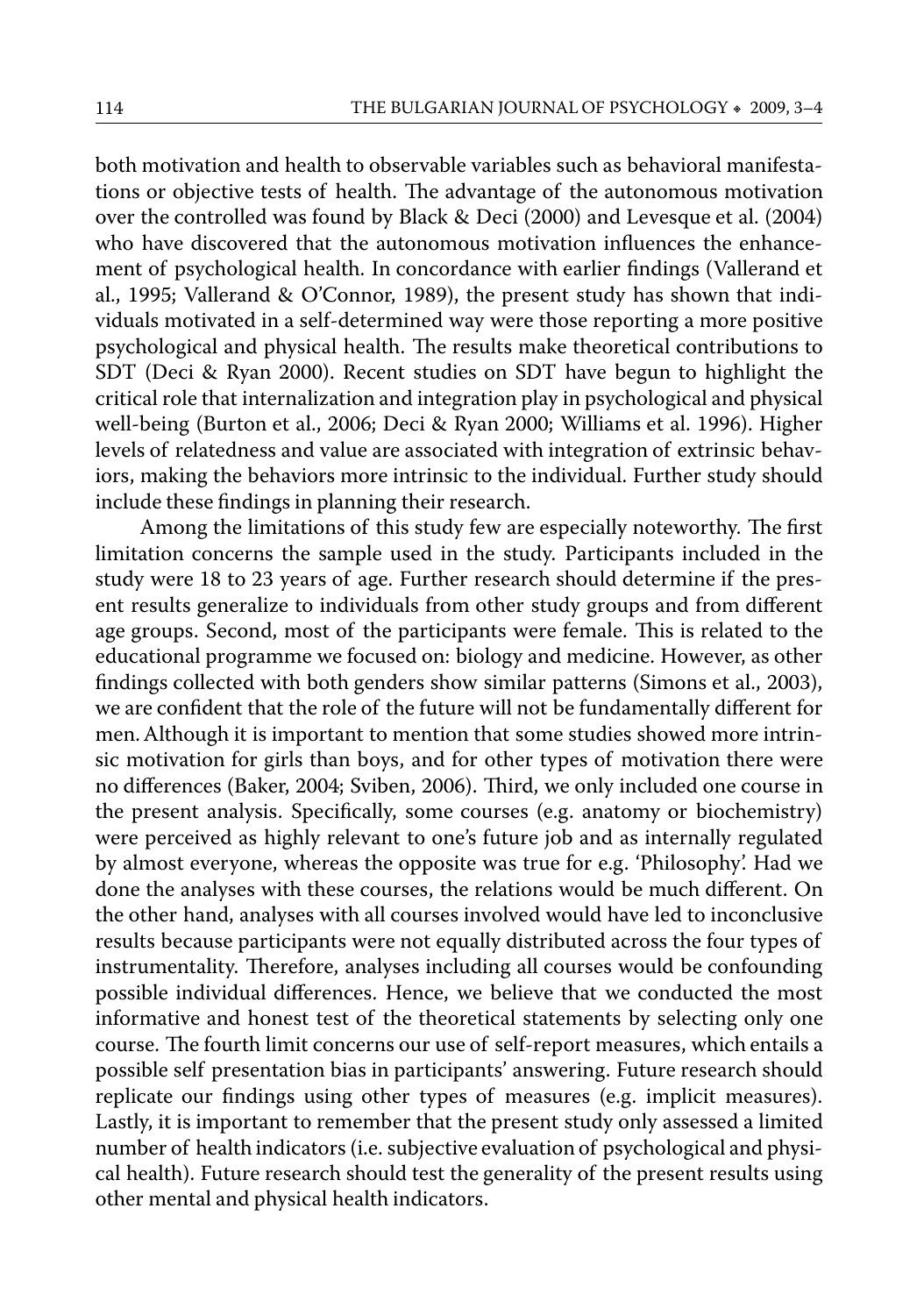## **CONCLUSION**

Although the present study confirmed results of previous study, in our sociocultural conditions, on an academic level, the biggest problem, as mentioned above, was generalization of these results to students population. Future research is needed, in order to further test the generality of the motivational model and their connection to academic achievement and health.

#### **Acknowledgements**

We wish to thank prof.PhD. Zvonimir Knezović for his comments and advice on this manuscript.

## **REFERENCES**

- Baker, S.R. (2004). Intrinsic, Extrinsic, and Amotivational Orientations: Their Role in University Adjustment, Stress, Well-Being, and Subsequent Academic Performance. Current Psychology, 23 (3), 189-202.
- Black, A.E., & Deci, E.L. (2000). The effects of instructors' autonomy support and students' autonomous motivation on learning organic chemistry: A self-determination theory perspective. *Science Education, 84*, 740-756.
- Burton, K. D., Lydon, J. E., D'Alessandro, D. U., & Koestner, R. (2006). The differential effects of intrinsic and identified motivation on wellbeing and performance: Prospective, experimental, and implicit approaches to self-determination theory. *Journal of Personality and Social Psychology, 91,* 750–762.
- Connell, J. P., Wellborn, J. G. (1990). Competence, autonomy and relatedness: A motivational analysis of self-system processes. In Gunnar, M. R. & Sroufe, L. A. (Eds.), *The Minnesota symposium on child psychology* (vol.22, pp. 43-77). New Jersey, Earlbaum.
- Ćuk, M. (1990). *Efekti povratnih informacija o uspješnosti na zadatku kod učenika različite motivacijske orijentacije.* Unpublished graduate work. Zagreb: Department of psychology, Faculty of Humanities and Social Sciences.
- Deci, E. L. (1971). Effects of externally mediated rewards on intrinsic motivation. Journal of Personality and Social Psychology, 18, 105-115.
- Deci, E. L., Koestner, R., & Ryan, R. M. (1999). A meta-analytic review of experiments examining the effects of extrinsic rewards on intrinsic motivation. Psychological Bulletin, 125, 627-668.
- Deci, E. L., & Ryan, R. M. (1985). Intrinsic motivation and self-determination in human behavior. New York: Plenum.
- Deci, E. L., & Ryan, R. M. (1987). The support of autonomy and the control of behavior. Journal of Personality and Social Psychology, 53, 1024-1037.
- Deci, E. L., & Ryan, R. M. (1991). A motivational approach to self: Integration in personality. In R. Dienstbier (Ed.), *Nebraska symposium on motivation* (vol.38, pp. 237-288). Lincoln: University of Nebraska Press.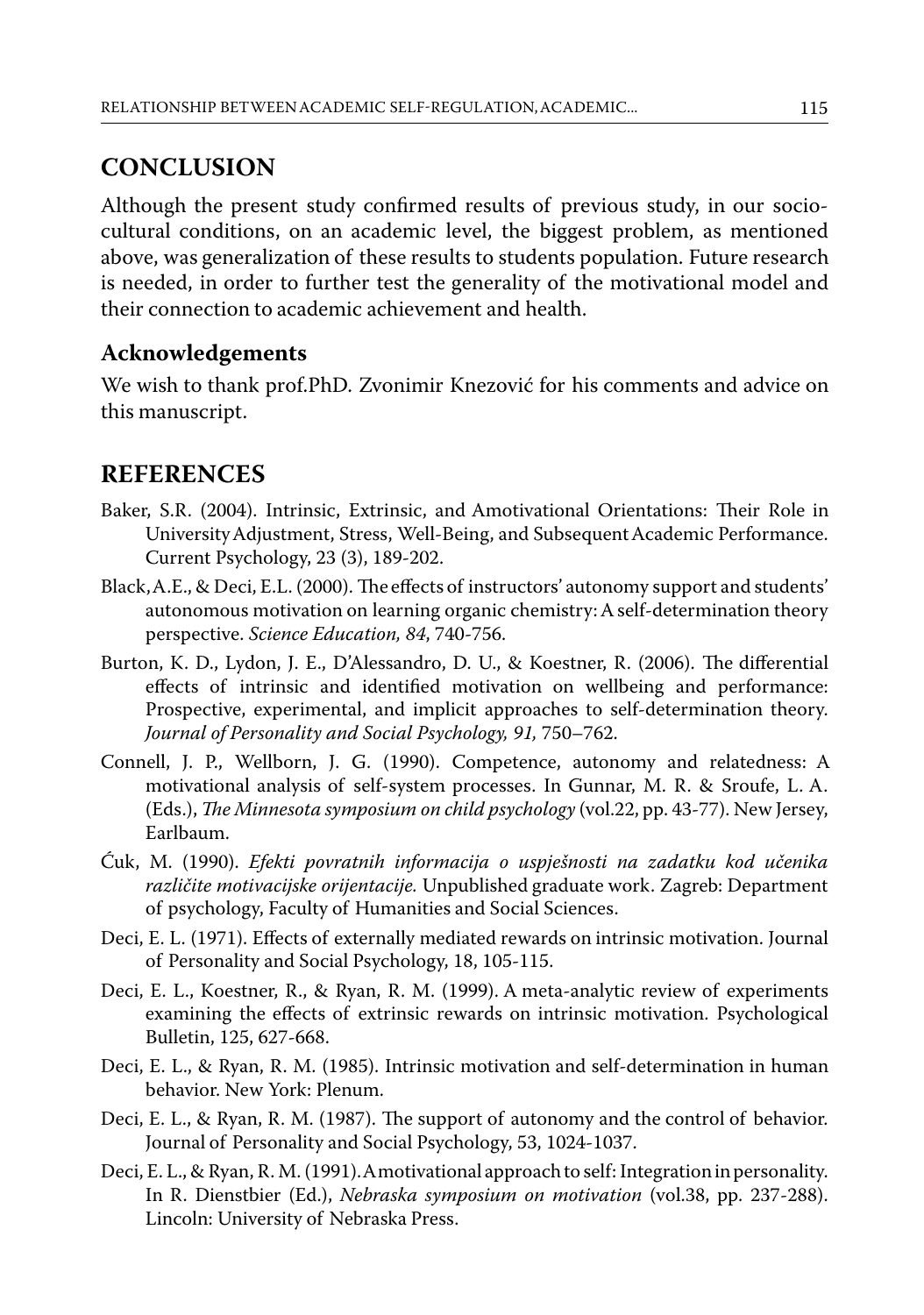- Deci, E.L., & Ryan, R.M. (2000). The "What" and "Why" of Goal Pursuits: Human Needs and the Self-Determination of Behavior. *Psychological Inquiry 11 (4),* 227–268.
- Deci, E.L., Vansteenkiste, M., & Lens, W. (2006). Intrinsic Versus Extrinsic Goal Contents in Self-Determination Theory: Another Look at the Quality of Academic Motivation. Education psychologist, 41 (1), 19-31.
- Fortier, M. S., Vallerand, R. J., & Guay F. (1995). Academic motivation and school performance: Toward a structural model. Contemporary Educational Psychology, 20, 257-274.
- Goldin, T. (2006). *Povezanost akademske samoregulacije, učeničke percepcije roditelja i školskog uspjeha*. Unpublished graduate work. Zagreb: Department of psychology, Faculty of Humanities and Social Sciences.
- Grolnick, W. S., & Ryan, R. M. (1987). Autonomy in children's learning: An experimental and individual difference investigation. *Journal of Personality and Social Psychology, 52*, 890-898.
- Grolnick, W. S., Ryan, R. M., & Deci, E. L. (1991). Inner resources for school achievement: Motivational mediators of children's perceptions of their parents. *Journal of Educational Psychology, 83,* 508-517.
- Guay, F., & Vallerand, R. J. (1997). Social context, students' motivation, and academic achievement: Toward a process model. *Social Psychology of Education*, *1,* 211-233.
- Guay, F., Vallerand, R.J., & Blanchard, C. (2000). On the assessment of situational intrinsic and extrinsic motivation: The situational motivation scale (SIMS). *Motivation and Emotion, 24,* 175-213.
- Košanski, Ž. (2004). *Odgađanje izvršavanja obaveza kao prediktor akademskog uspjeha*. Unpublished graduate work. Zagreb: Department of psychology, Faculty of Humanities and Social Sciences.
- Levesque, C, Zuehlke, A. N., Stanek, L. R., & Ryan, R. M. (2004). Autonomy and competence in German and American university students: A comparative study based on Self Determination Theory. *Journal of Educational Psychology*, *96,* 68-84.
- Maltby, J., & Day, L. (2001). The relationship between exercise motives and psychological well-being. The Journal of Psychology, 135(6), 651-660.
- Miserandino, M. (1996). Children who do well in school: individual differences in perceived competence and autonomy in above-average children. *Journal of Educational Psychology*, *88,* 203–214.
- Ratelle, C., Guay, F., Vallerand, R., Larose, S., & Senécal, C. (2007). Autonomous, controlled, and amotivated types of academic motivation: A person-oriented analysis. *Journal of Educational Psychology, 99(4),* 734-746.
- Ratelle, C.F., Vallerand R.J., Chantal, Y., & Provencher, P. (2004). Cognitive adaptation and mental health: A motivational analysis. *European Journal of Social Psychology, 34*, 459–476.
- Reeve, J. (2002). Self-Determination Theory Applied to Educational Settings. In E. Deci & M. Ryan (Eds.), *Handbook of Self-Determination*. The University of Rochester Press.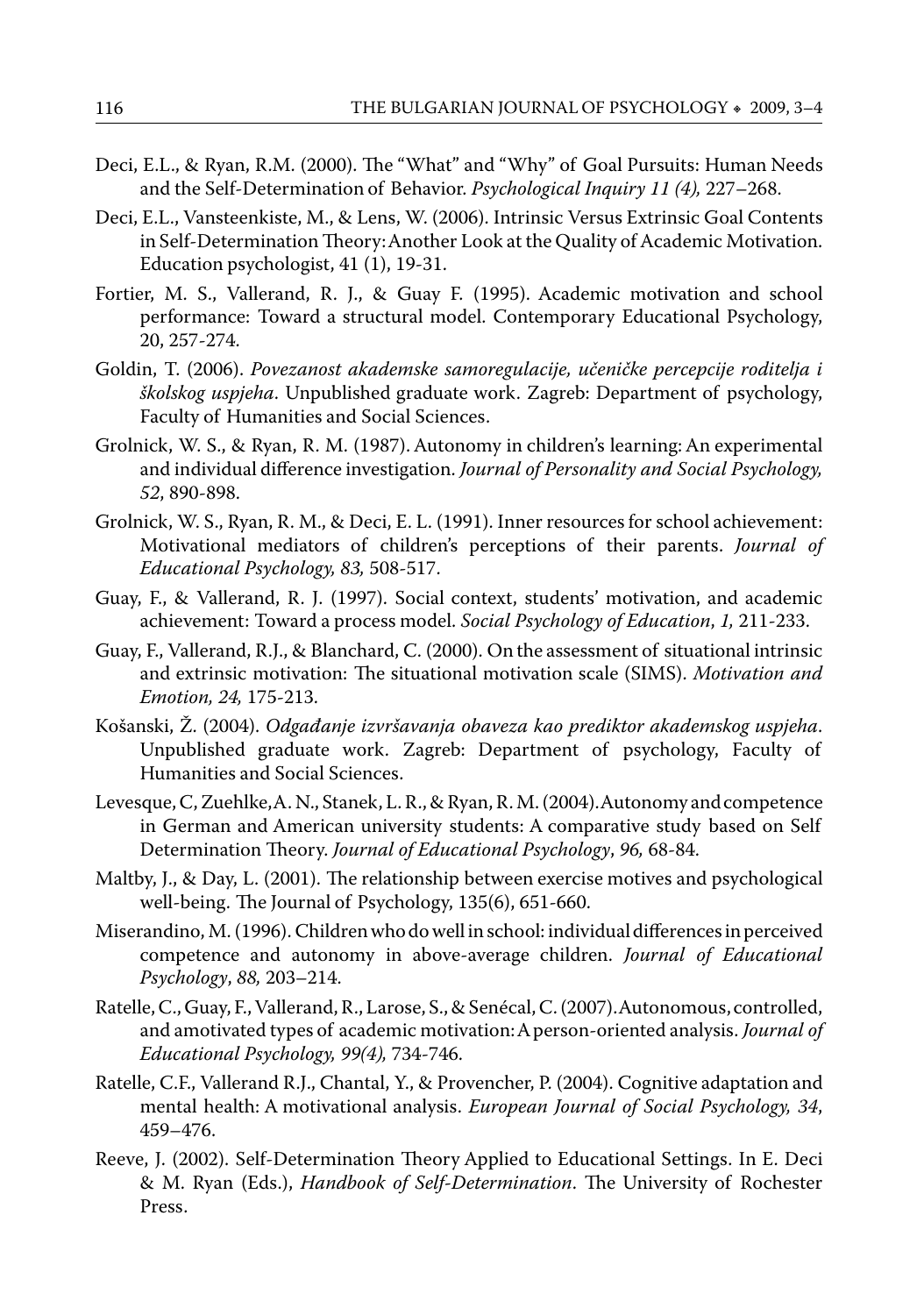- Reeve, J., Deci, E.L., & Ryan, R.M. (2004). Self-determination theory: A dialectical framework for understanding sociocultural influences on student motivation. In D.M. McInerney & S. Van Etten (Eds.), *Big theories revisited* (vol.4, pp.31-60). Greenwich, CT: Information Age Publishing.
- Ryan, R.M. (2009). Self-determinatiom theory and well-being. Wellbeing in Developing Countries, 1, 1-2.
- Ryan, R. M., & Deci, E. L. (2000). Self-determination theory and the facilitation of intrinsic motivation, social development and well-being. American Psychologist, 55, 68-78.
- Ryan, R. M. & Connell, J. P. (1989). Perceived locus of causality and internalization: Examining reasons for acting in two domains. Journal of Personality and Social Psychology, 57, 749-761.
- Sheldon, K.M., & Kasser, T. (1995). Coherence and congruence: Two aspects of personality integration. *Journal of Personality and Social Psychology*, *68,* 531-543.
- Simons, J., Dewitte, S. & Lens, W. (2003). "Don't do it for me, do it for yourself!" Stressing the personal relevance enhances motivation in physical education. *Journal of Sport and Excercise Psychology, 25*, 145-160.
- Standage, M. & Treasure, D.C. (2000). Relationship among achievement goal orientations and multidimensional situational motivation in physical education. British Journal of Educational Psychology, 72, 87-103.
- Sviben, M. (2006). Percepcija nastavničkog stila ponašanja, samoregulacija učenja i mogući obrazovni ishodi kod studenata. Unpublished graduate work. Zagreb: Department of psychology, Faculty of Humanities and Social Sciences.
- Treasure, D.C., Standge, M., & Lochbaum, M. (1999). Perceptions of the motivational climate and situational motivation in elite youth sport. Paper presented mto the Association foe the Advancement of Applied Sport Psychology, Banff, Alberta, Canada.
- Vallerand, R. J. (1997). Toward a hierarchical model of intrinsic and extrinsic motivation. In M.P. Zanna (Ed.), Advances in experimental social psychology (pp. 271-360). New York: Academic Press.
- Vallerand, R. J., Fortier, M. S., & Guay, F. (1997). Self-determination and persistence in a real-life setting: Toward a motivational model of high school dropout. Journal of Personality and Social Psychology, 72, 1161-1176.
- Vallerand, R.J., & O'Connor, B.P. (1989). Motivation in the elderly: A theoretical framework and some promising findings. Canadian Psychology, 30, 538-550.
- Vallerand, R.J., O'Connor, B.P., & Hamel, M. (1995). Motivation in later life: Theory and assessment. International Journal of Aging and Human Development, 41, 221-238.
- Vansteenkiste, M., Simons, J., Lens, W., Soenens, B., & Matos, L. (2005). Examining the impact of extrinsic versus intrinsic goal framing and internally controlling versus autonomy-supportive communication style on early adolescents' academic achievement. *Child Development, 76,* 483–501.
- Vansteenkiste, M., Simons, J., Soenens, B., & Lens, W. (2004) 'How to become a persevering exerciser? Providing a clear, future intrinsic goal in an autonomy-supportive way', *Journal of Sport and Exercise Psychology* 26: 232–49.